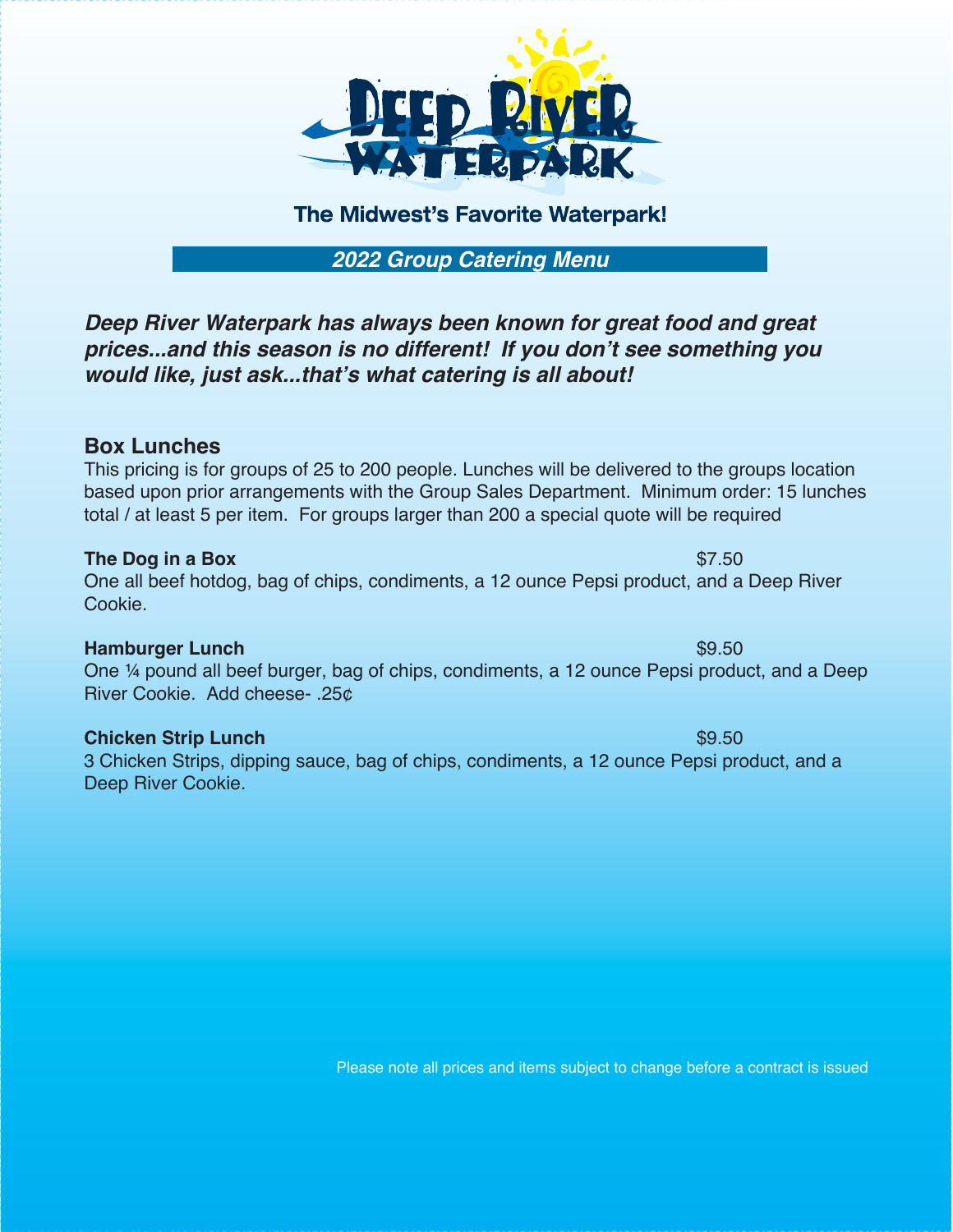

**2022 Catering Menu Continued Page 2**

## The Midwest's Favorite Waterpark!

## **Have it YOUR way!**

The below options allow you to put together a group feast, that fits exactly what you want. All items are priced individually and you can order the exact number you wish, and we cook and serve to your group.

## **Ala Carte options**

#### **Price per serving**

| <b>Entrees</b> |  |
|----------------|--|
|                |  |
|                |  |
|                |  |
|                |  |

## **Sides**

## **Goodies**

## **Beverages**

Note:

• **The above items include all condiments, utensils, paper service, and set up/clean up**

• If ordering entire meal from the Ala Carte menu minimums do apply.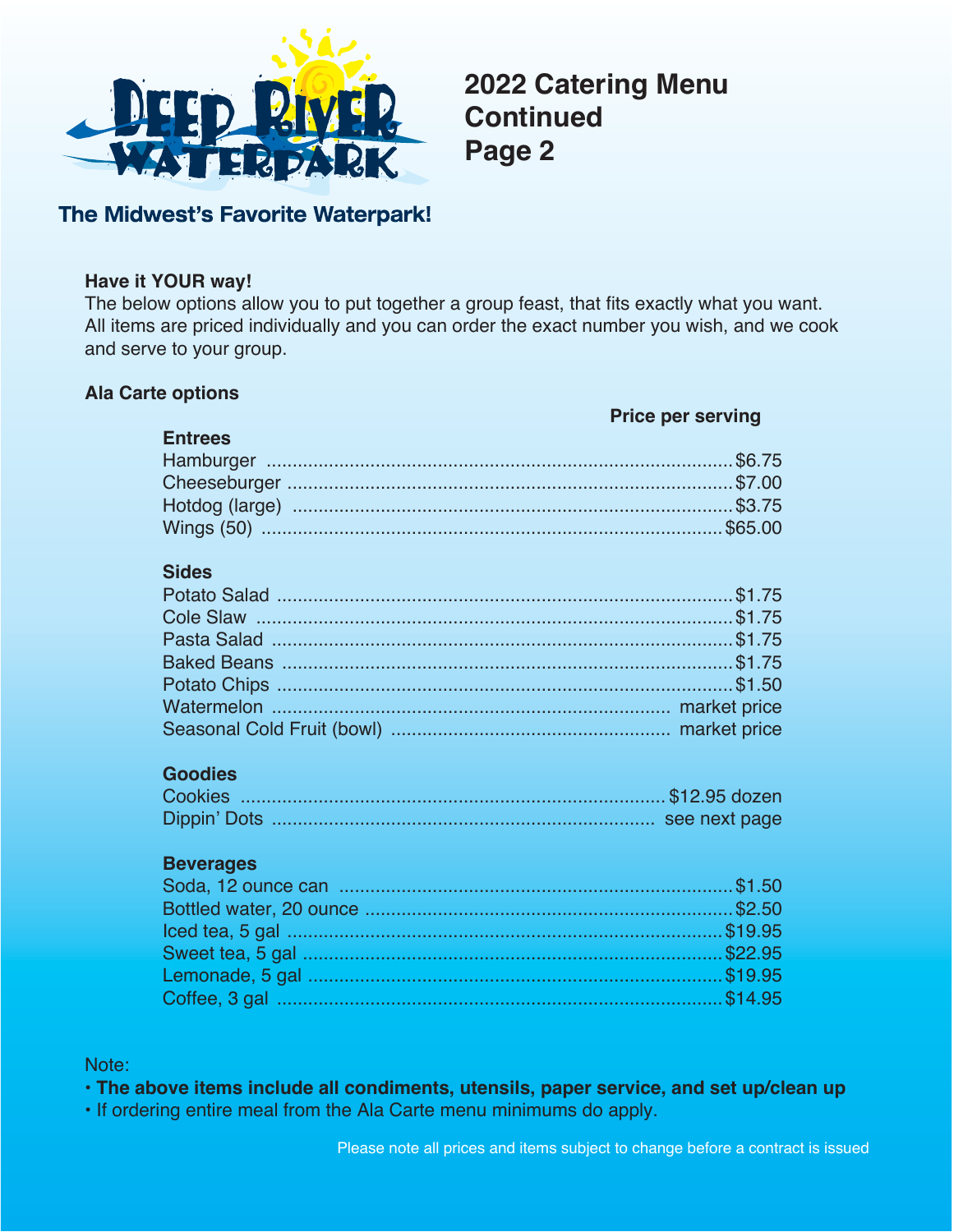

**2022 Catering Menu Continued Page 3**

The Midwest's Favorite Waterpark!

| More choices                                                                                                                                                               |                               |
|----------------------------------------------------------------------------------------------------------------------------------------------------------------------------|-------------------------------|
| <b>Pizzas</b><br>All pizzas are 16". Pizzas serve apx. 5 guests. Minimum order is 5 pizzas.<br>Style of pizza can be mixed.                                                |                               |
| Cheese<br>Cheese & Sausage<br>Cheese & Pepperoni                                                                                                                           | \$20.99<br>\$21.99<br>\$21.99 |
| <b>Dippin' Dots Coupons</b><br>Dippin' Dot coupons are redeemable at any Dippin' Dot stand. Minimum purchase is 15.<br><b>Small Dippin Dot</b><br><b>Medium Dippin Dot</b> | \$6.00<br>\$7.00              |
| <b>Bottomless Soda</b><br>You receive a band that entitles you to <b>unlimited soda</b> all day long                                                                       | \$4.95                        |